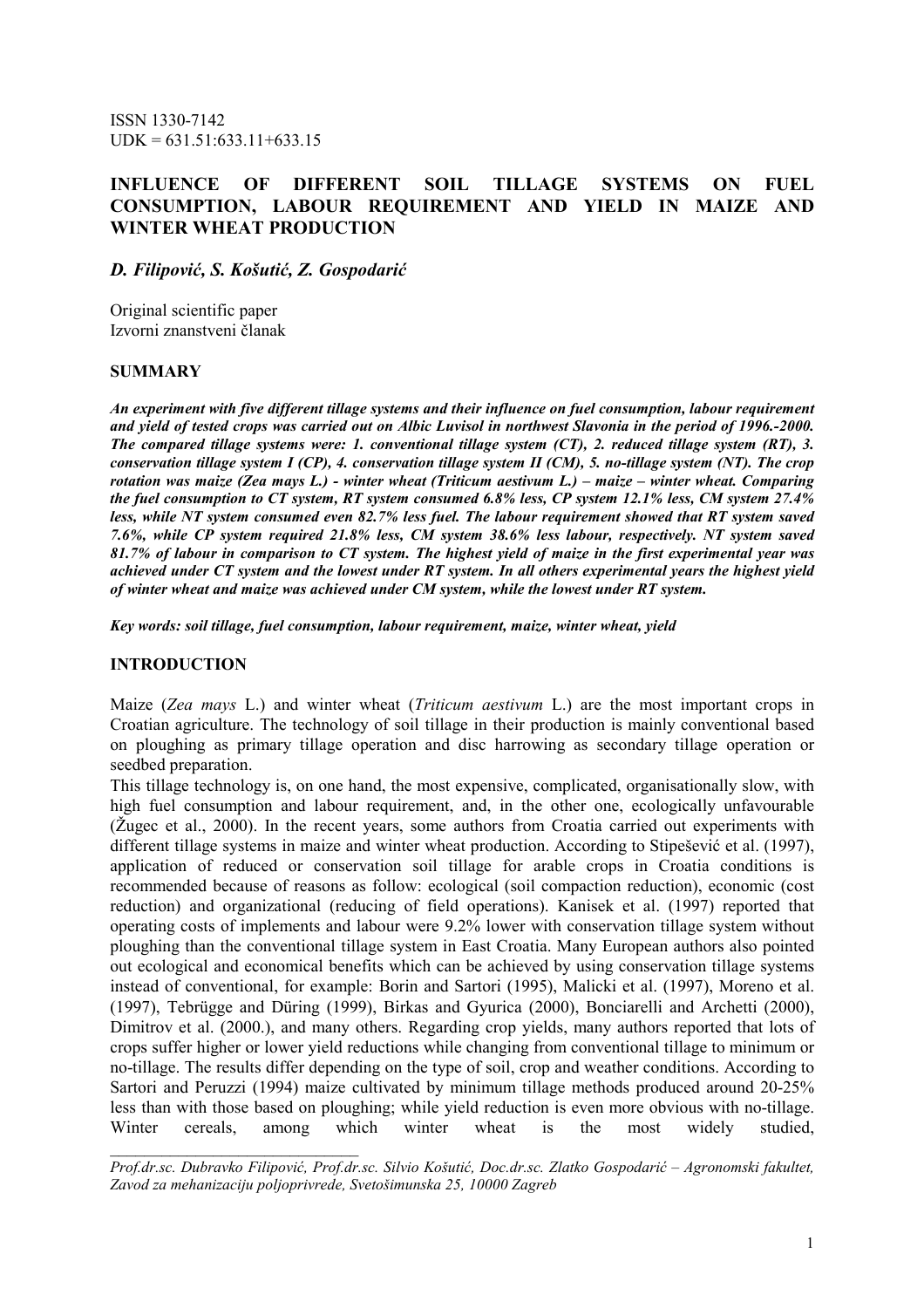adapt better to the tillage reduction, losing 5% and 10% on the average with minimum tillage and notillage, respectively.

General objectives of this experiment were determining of different tillage systems influence on fuel consumption and labour requirement as well as their influence on crop yield within common crop rotation on a silty loam soil representing a significant area of the north-west Slavonian Croatian region.

### MATERIAL AND METHODS

The experiment was conducted during period 1996-2000 at agricultural company "Poljoprivreda Suhopolje" located 150 km northeast from Zagreb (45° 50' N, 17° 26' E). The soil of the experimental field was the Albic Luvisol (according to FAO Classification, 1998) which, by its texture (Table 1), belongs to the silty loam (according to the Soil Survey Staff of the United States Department of Agriculture, 1975). According to the basic chemical properties, this soil is acid with pH 5.6 (measured in water) and pH 4.9 (measured in M KCl), rich in phosphorus and potassium (determined by AL method), as well as in nitrogen (determined by Micro-Kjeldahl method). As for the organic matter level of 2.7% (assessed by bichromath Tjurin method), it belongs to a group of soil with good level of organic matter.

#### Table 1. Particle size distribution and Texture class

| Depth<br>Dubina | Particles size distribution $(\%)$<br>Mehanički sastav tla (%) |                   |                 |                      |            |  |
|-----------------|----------------------------------------------------------------|-------------------|-----------------|----------------------|------------|--|
| cm              | $< 0.002$ mm                                                   | $0.002 - 0.02$ mm | $0.02 - 0.2$ mm | $0.2 - 2 \text{ mm}$ | Texture    |  |
| $0 - 10$        | 22.6                                                           | 28.0              | 42.9            | 6.5                  | Silty loam |  |
| $10 - 20$       | 22.8                                                           | 27.8              | 43.3            | 0.1                  | Silty loam |  |
| 20-30           | 21.4                                                           | 24.6              | 48.6            |                      | Silty loam |  |

Tablica 1. Mehanički sastav i teksturna oznaka tla

The experimental field consisted of 15 plots with 100 m in length and 28 m in width each, and organized as randomized blocks with three replications. The five tillage systems and implements, included in the some system, were as follows:

(CT) - Conventional tillage system (plough, disc harrow, combination harrow)

(RT) - Reduced tillage system (plough, combination harrow)

(CP) - Conservation tillage system I (chisel plough, power harrow)

(CM) - Conservation tillage system II (chisel plough, multitiller)

(NT) - No-tillage system (no-till planter for maize and direct drill for wheat)

The implements had following working width: mouldboard plough - 105 cm, disc harrow - 350 cm, seedbed implement - 600 cm, chiesel plough - 250 cm, power harrow 200 cm, multitiller 400 cm, notillage planter - 350 cm and direct drill - 250 cm.

Due to the fact that direct sowing was done in no-tillage system, the energy for sowing was added to all other systems. At all experiment plots, except no-till, mounted pneumatic 6 row planter and 20 row seed drill was used in maize sowing in winter wheat sowing.

In the season 1995-1996 this field was in a resting stage. The preceding crop in the season of 1994- 1995 was winter barley, and the tillage was conventional. In the first year of the experiment primary tillage with mouldboard plough and chisel plough was done in November 14, 1996. Secondary tillage with disc harrow, combined implement, power harrow and multitiller was done in April 15, 1997. Field was sawn with the maize (Zea mays L.) cultivar "BC-592" in April 18, 1997. Prior to sowing 60 kg ha<sup>-1</sup> N, 60 kg ha<sup>-1</sup> P<sub>2</sub>O<sub>5</sub> and 60 kg ha<sup>-1</sup> K<sub>2</sub>O was applied in a form of compound NPK fertilizer. Urea was also applied prior to sowing in dose of 80 kg ha<sup>-1</sup>. The crop protection was first time performed after sowing in April 25, 1997 with 1.5 l ha<sup>-1</sup> of Dual 960 EC. The second treatment was in May 04, 1997 with 3.0 l ha<sup>-1</sup> of Basagran. The top dressing was performed in May 15, 1997 with 200 kg ha<sup>-1</sup> Calcium Ammonium Nitrate (commercial name KAN). The third treatment was conducted in May 26,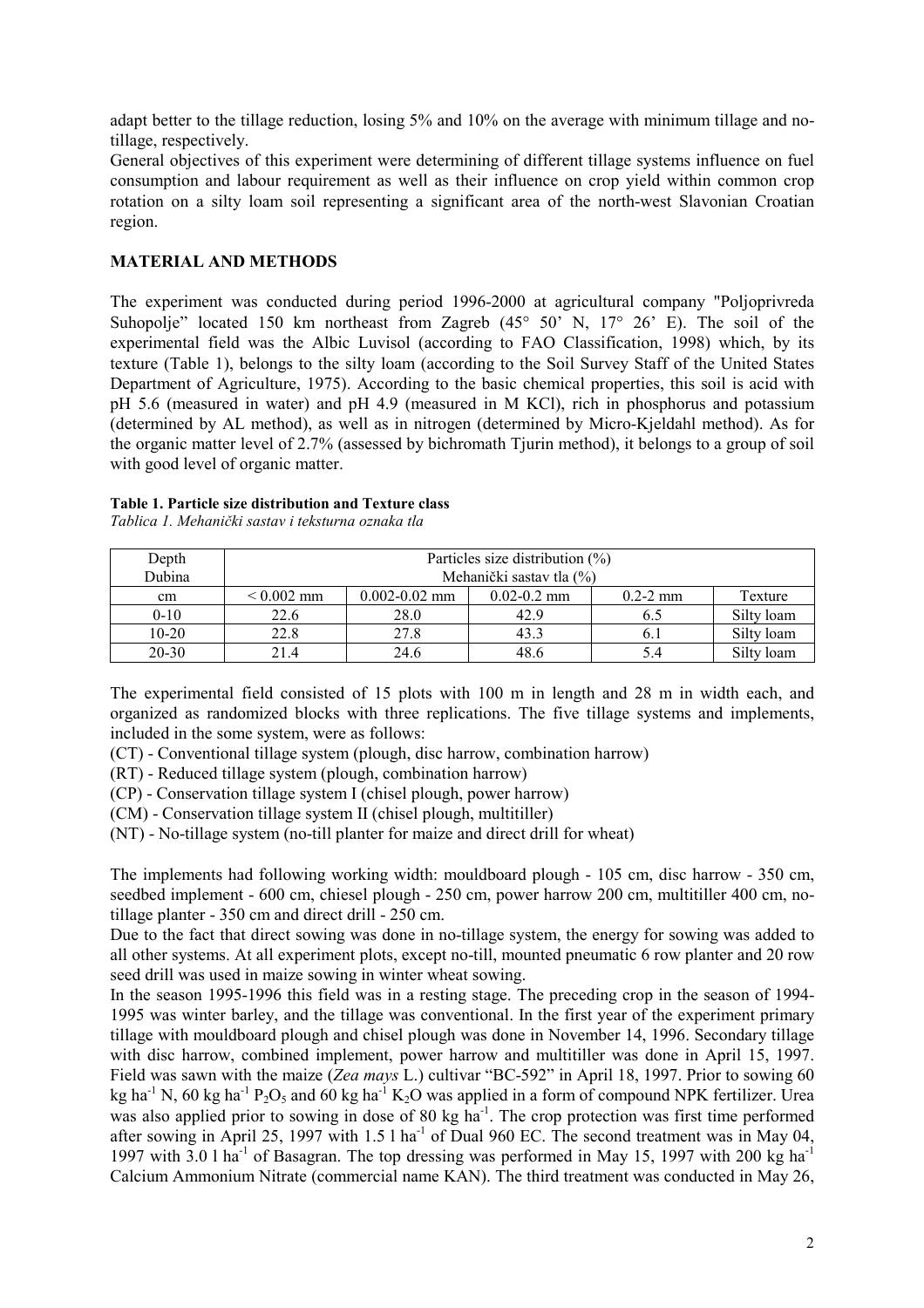1997 with 1.0 l ha<sup>-1</sup> of Motivell and  $0.6$  l ha<sup>-1</sup> of Banvel 480 S. Fertilization and crop protection were uniform for the whole experimental field in both experimental years. Maize was harvested in October 07, 1997.

In the second year of this experiment a primary tillage was done in October 23, 1997., while a secondary tillage was done on October 28, 1997. The field was seeded with winter wheat (*Triticum* aestivum L.) cultivar "Manda" on October 30, 1997. Prior to seeding 60 kg ha<sup>-1</sup> N, 60 kg ha<sup>-1</sup> P<sub>2</sub>O<sub>5</sub> and 60 kg ha<sup>-1</sup> K<sub>2</sub>O was applied in a form of compound NPK fertilizer. The urea was also applied prior to seeding in dose of 200 kg ha<sup>-1</sup>. The weed control was first time performed after seeding in October 31, 1997 with 2.0 l ha<sup>-1</sup> of Dicuran Forte (herbicide). The first top dressing was performed in February 26, 1998 with 200 kg ha<sup>-1</sup> Calcium Ammonium Nitrate and the second treatment was conducted in May 16, 1998 with the same rate of KAN. The final crop protection was performed on May 09, 1998 with  $0.8$  l ha<sup>-1</sup> Starane (herbicide),  $0.5$  l ha<sup>-1</sup> Tilt (fungicide),  $0.3$  l ha<sup>-1</sup> Bavistin-FL (fungicide) and  $0.6$  l ha<sup>-1</sup> Chromorel (insecticide). The winter wheat was harvested in July 07, 1998.

In the third year a primary tillage was performed in October 29, 1998 and a secondary tillage in April 15, 1999. The maize cultivar "BC-408 B" was sown in May 04, 1999. Prior to sowing 50 kg ha<sup>-1</sup> N, 140 kg ha<sup>-1</sup> P<sub>2</sub>O<sub>5</sub> and 210 kg ha<sup>-1</sup> K<sub>2</sub>O was applied in a form of compound NPK fertilizer. Urea was also applied prior to sowing in dose of 80 kg ha<sup>-1</sup>. The weed control was performed in May 10, 1999 with 8.0 l ha<sup>-1</sup> of Ciatral-SCZ (herbicide). The top dressing was performed in May 18, 1999 with 200 kg ha-1 Calcium Ammonium Nitrate. The maize was harvested in October 21, 1999.

In the fourth year the winter wheat primary tillage was done in October 23, 1999 and a secondary one in October 25, 1999. The winter wheat cultivar "Manda" was seeded in October 26, 1999. The weed control was the first time performed after seeding in October 26, 1999 with 2.0 l ha<sup>-1</sup> of Dicuran Forte (herbicide). Prior to seeding 50 kg ha<sup>-1</sup> N, 140 kg ha<sup>-1</sup> P<sub>2</sub>O<sub>5</sub> and 210 kg ha<sup>-1</sup> K<sub>2</sub>O was applied in a form of compound NPK fertilizer. The urea was also applied prior to seeding in dose of 200 kg ha<sup>-1</sup>. The first top dressing was performed on March 30, 2000 with 200 kg ha<sup>-1</sup> Calcium Ammonium Nitrate and the second treatment in May 17, 2000 with 120 kg ha<sup>-1</sup>. The final crop protection was performed in May 23, 2000 with 1.0 l ha<sup>-1</sup> Duett (fungicide) and 0.2 l ha<sup>-1</sup> Fastac (insecticide). Winter wheat was harvested in July 03, 2000.

The climate is characterized by semihumid with average annual precipitation of 817 mm and average annual temperature of 11.1 °C. Weather conditions in Suhopolje, during the maize and the winter wheat growing seasons and their comparison with 30-year averages (1965-1994), are shown in Table 2.

|  |  |                                                          |  | Table 2. Weather conditions in Suhopolje during growing season of maize (1997.and 1999), winter wheat |
|--|--|----------------------------------------------------------|--|-------------------------------------------------------------------------------------------------------|
|  |  | (1997/98 and 1999/2000) and 30-year averages (1965-1994) |  |                                                                                                       |

Tablica 2. Vremenski uvjeti u Suhopolju tijekom sezone rasta kukuruza (1997. i 1999.) i pšenice (1997./98. i 1999./2000.) te 30-godišnji prosjeci (1965.-1994.)

|           |              | Precipitation (mm) |       |      |                                 | Air temperature $(^{\circ}C)$ |        |      |        |       |
|-----------|--------------|--------------------|-------|------|---------------------------------|-------------------------------|--------|------|--------|-------|
| Month     | Oborine (mm) |                    |       |      | Temperatura zraka $(^{\circ}C)$ |                               |        |      |        |       |
| Mjesec    | 1997         | 1998               | 1999  | 2000 | 1965-                           | 1997                          | 1998   | 1999 | 2000   | 1965- |
|           |              |                    |       |      | 1994                            |                               |        |      |        | 1994  |
| January   |              | 89.9               | 32.0  | 5.0  | 47.5                            |                               | 3.3    | 0.9  | $-0.7$ | 0.1   |
| February  |              | 2.5                | 85.1  | 20.3 | 45.9                            |                               | 6.0    | 2.0  | 5.0    | 1.6   |
| March     |              | 57.6               | 26.6  | 43.8 | 65.0                            |                               | 5.4    | 8.6  | 7.6    | 6.4   |
| April     | 53.4         | 77.8               | 92.8  | 52.4 | 61.3                            | 7.5                           | 12.7   | 12.5 | 14.5   | 11.2  |
| May       | 81.5         | 90.0               | 86.4  | 55.9 | 82.1                            | 17.5                          | 15.9   | 17.1 | 17.8   | 16.2  |
| June      | 101.1        | 62.8               | 157.9 | 40.8 | 102.9                           | 20.4                          | 21.5   | 19.8 | 18.8   | 19.0  |
| July      | 144.7        | 163.8              | 135.9 |      | 61.6                            | 20.1                          | 21.3   | 21.8 |        | 21.8  |
| August    | 77.6         | 143.0              | 83.1  |      | 75.0                            | 20.3                          | 21.0   | 20.9 |        | 21.2  |
| September | 2.3          | 115.7              | 48.8  |      | 69.9                            | 16.4                          | 15.4   | 18.7 |        | 17.2  |
| October   | 79.2         | 131.3              | 44.4  |      | 68.6                            | 9.1                           | 12.8   | 11.5 |        | 11.2  |
| November  | 89.7         | 93.5               | 132.3 |      | 62.3                            | 5.8                           | 4.1    | 3.7  |        | 5.0   |
| December  | 97.7         | 40.2               | 56.9  |      | 75.2                            | 2.9                           | $-2.3$ | 1.7  |        | 1.9   |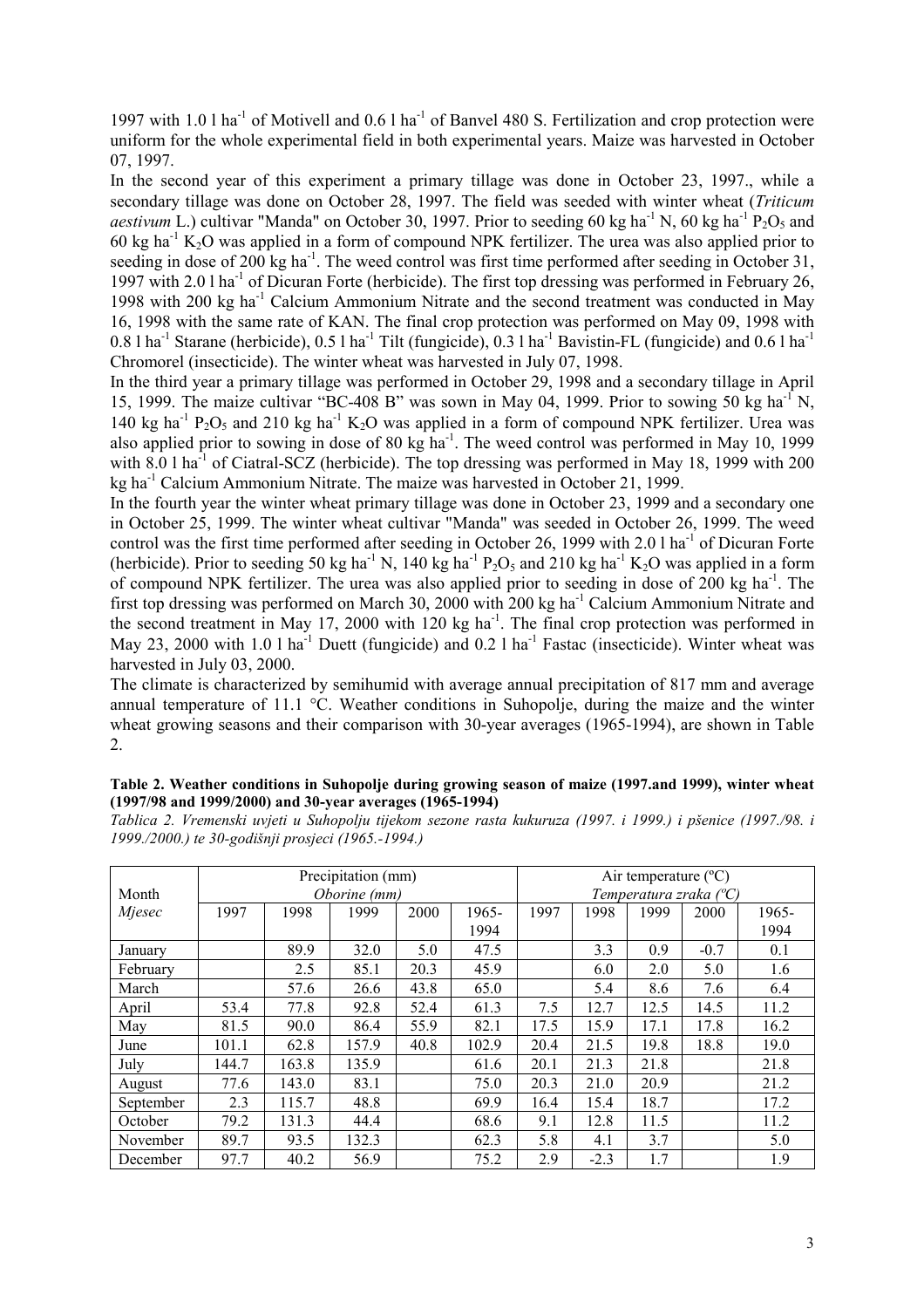The fuel consumption for each tillage system, implement and crop was determined by measuring the tractor fuel consumption applying volumetric system. The specific density of diesel fuel was 0.835 kg  $dm<sup>3</sup>$  and the energy requirement was calculated with net heating value of 42 MJ kg<sup>-1</sup> (35.07 MJ L<sup>-1</sup>) of diesel fuel. A Four Wheel Drive tractor powered with engine of 92.0 kW was used in this experiment. The working width of the tillage implements was chosen according to the pulling capacity of the tractor. The labour requirement was determined by measuring the time for finishing single tillage operation at each plot of the known area  $(2800 \text{ m}^2)$ . The yields were determined by weighing grain mass of each harvested plot. The obtained data for each experimental year were analysed applying the analysis of variance (ANOVA). The Duncan's test was used to compare the mean results, after a significant variation had been highlighted by ANOVA.

### RESULTS AND DISCUSSION

Measurements of fuel consumption were carried out every experimental year and average results are shown in Table 3. Working conditions regarding soil moisture content, soil compaction and postharvest residues at the beginning of experiment were equal for all tillage treatments. The CT system that includes treatment and inversion of the whole soil profile by mouldboard plough and seedbed preparation by disc harrow and combination harrow efficiently buried harvesting residues and created fine seedbed. But this system due to mentioned characteristics was the greatest fuel consumer. Having reduced the conventional tillage system (RT system) with sustaining plough and combination harrow, and avoiding disc harrow, fuel saving of 6.8% was achieved but created seedbed was coarser than at the CT system. The introduction of the chisel plough instead of the mouldboard plough contributed to fuel saving because chisel plough doesn't inverse soil profile. So, the CP system where after chisel plough a power harrow did seedbed preparation required 12.1% less fuel compared to the CT system.

| Tillage system | Fuel consumption  | Energy requirement | Work rate                | Labour requirement |
|----------------|-------------------|--------------------|--------------------------|--------------------|
| Sustav obrade  | Potrošnja goriva  | Utrošak energije   | Radni učinak             | Utrošak rada       |
|                | $(L ha^{-1})$     | $(MJ ha-1)$        | $(ha h-1)$               | $(h ha^{-1})$      |
| Plough         | 20.79             | 729.10             | 0.81                     | 1.23               |
| Disc harrow    | 10.48             | 367.53             | 2.78                     | 0.36               |
| Com. harrow    | 6.93              | 243.04             | 7.14                     | 0.14               |
| Planter        | 3.86              | 135.37             | 4.17                     | 0.24               |
| CT Total       | 42.06             | 1475.04            | $\overline{a}$           | 1.97               |
|                |                   |                    |                          |                    |
| Plough         | 20.79             | 729.10             | 0.81                     | 1.23               |
| Com. harrow 2x | 14.53             | 509.57             | 2.86                     | 0.35               |
| Planter        | 3.86              | 135.37             | 4.17                     | 0.24               |
| RT Total       | 39.18             | 1374.04            | $\blacksquare$           | 1.82               |
|                |                   |                    |                          |                    |
| Chisel pl.     | 18.02             | 631.96             | 1.59                     | 0.63               |
| Pow. harrow    | 15.10             | 529.56             | 1.49                     | 0.67               |
| Planter        | 3.86              | 135.37             | 4.17                     | 0.24               |
| CP Total       | $36.98^{a}$       | $1296.89^a$        | $\overline{\phantom{0}}$ | $1.54^{\rm a}$     |
|                |                   |                    |                          |                    |
| Chisel pl.     | 18.02             | 631.96             | 1.59                     | 0.63               |
| Multitiller    | 8.65              | 303.36             | 2.94                     | 0.34               |
| Planter        | 3.86              | 135.37             | 4.17                     | 0.24               |
| CM Total       | $30.53^{b}$       | $1070.69^{b}$      | $\blacksquare$           | $1.21^{b}$         |
|                |                   |                    |                          |                    |
| NT Total       | 7.29 <sup>c</sup> | $255.66^c$         | 2.78                     | 0.36 <sup>c</sup>  |

|  |  | Table 3. The average energy and labour requirement of different soil tillage systems |
|--|--|--------------------------------------------------------------------------------------|
|--|--|--------------------------------------------------------------------------------------|

Tablica 3. Prosječni utrošak energije i rada kod različitih sustava obrade tla

<sup>a</sup> Significantly different at P<0.05; <sup>b</sup> Significantly different at P<0.01; <sup>c</sup> Significantly different at P<0.001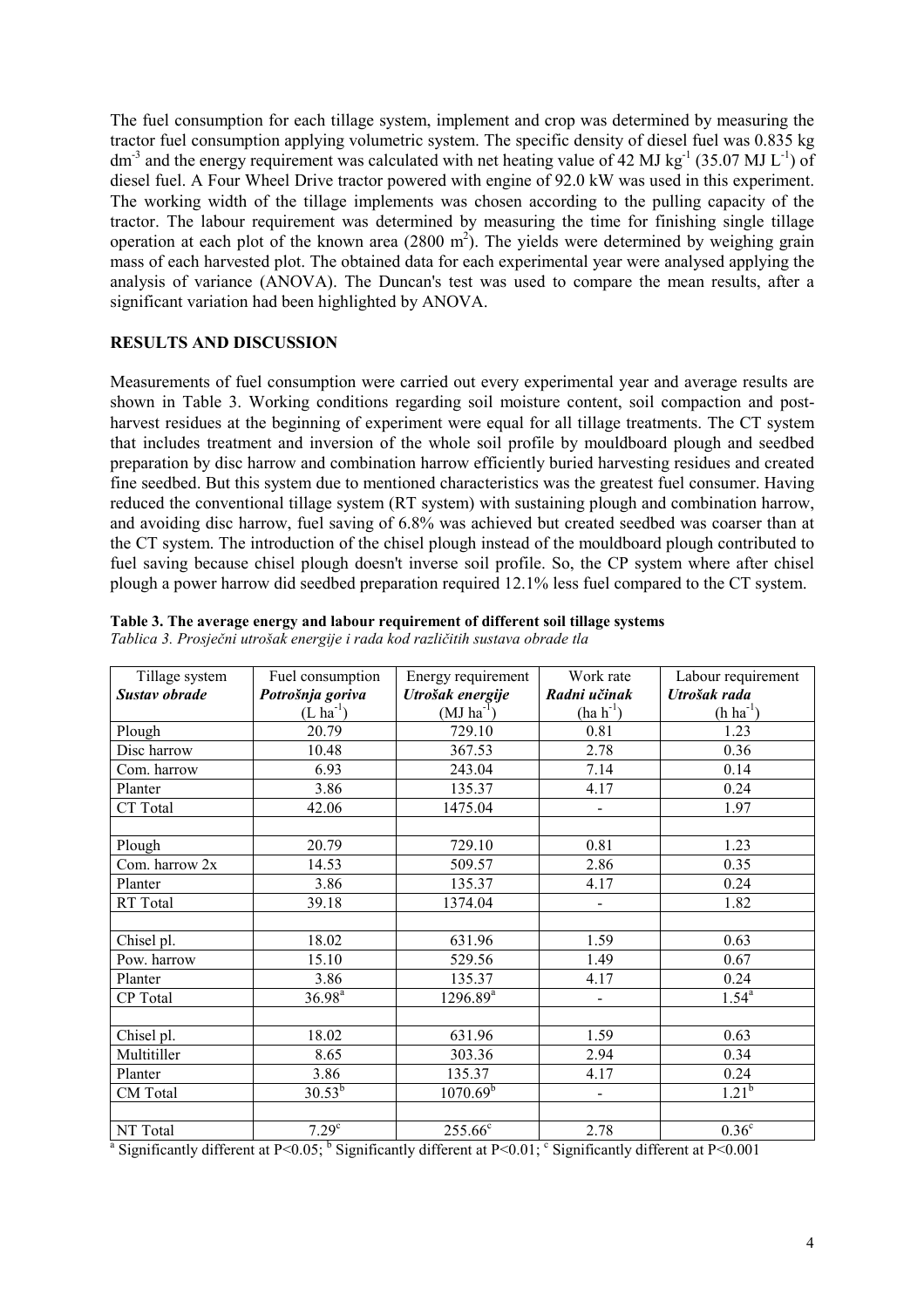The CM system with a chisel plough and a multitiller saved 27.4% fuel compared to the CT system. With respect to the fuel consumption, the best results were achieved with NT system. In comparison to the CT system, the amount of the fuel saved increased to 82.7%. Although it was expected that the reducing of tillage intensity would increase the weed infestation, no such experience was noticed, that could be perhaps accounted to the proper plant protection and relatively shorter duration of the experiment. From the results in the Table 3 can be seen that CT system is also the greatest labour consumer, and the greatest part of labour requirement, 62.4% was consumed by ploughing. The RT system, without disc harrowing, saved 7.6% of labour. The CP system required 21.8% less labour whereas the CM system required 38.6% less labour respectively. The best results with respect to labour requirement were again achieved with the NT system and labour saving was 81.7% compared to the CT system.

In the first season of this experiment the greatest yield of maize,  $7.78$  t ha<sup>-1</sup> was achieved with the CT system, even though the CM system gained almost the same yield (Table 4). There was a slightly lower yield with the NT system (2.8%) and the CP system (3.1%) but differences weren't significant. Compared to the CT system, a significantly lower yield (7.8%) was recorded at the RT system. The yield reduction could be accounted to coarser seedbed of this tillage treatment that affected worse seed placement and later lower plant density. In the third season of the experiment the greatest yield of maize (7.65 t ha-1) was achieved with the CM system. This season was known for slightly lower (0.7%) yield achieved with the CT system. The NT system achieved 1.8% and the CP system 2.5% lower yield. The lowest yield was achieved with RT system, but difference wasn't significant. For comparison, 10-year (1985-1994) average maize yield at Croatian agricultural companies was 5.90 t ha<sup>-1</sup>, according to Statistical Yearbook of Central Bureau of Statistics of the Republic of Croatia (1995).

| Tillage system | Maize          | Winter wheat   | Maize   | Winter wheat  |
|----------------|----------------|----------------|---------|---------------|
| Sustav obrade  | Kukuruz        | Ozima pšenica  | Kukuruz | Ozima pšenica |
|                | 1997           | 1997/98        | 1999    | 1999/2000     |
| CT             | 7.78           | 5.75           | 7.60    | 5.42          |
| <b>RT</b>      | $7.17^{\rm a}$ | $5.27^{\rm a}$ | 7.39    | $5.22^a$      |
| CР             | 7.54           | 5.51           | 7.46    | 5.49          |
| CМ             | 7.77           | 5.89           | 7.65    | 5.73          |
| NT             | 7.56           | 5 73           | 7.51    | 5.62          |

| Table 4. Average yields of maize and winter wheat $(t \text{ ha}^{-1})$ |
|-------------------------------------------------------------------------|
| Tablica 4. Prosječni urodi kukuruza i ozime pšenice (t $ha^{-1}$ )      |

a Significantly different at P<0.05

In the second season of this experiment, the greatest yield of winter wheat was achieved with the CM system, 2.4% more than the CT system. The NT system achieved 2.7% less yield and the CP system 6.5% less yield than the CM system. The lowest yield was again achieved with the RT system and it was significantly lower than the yield at CM system. In the fourth season of the experiment, the greatest yield of winter wheat,  $5.73$  t ha<sup>-1</sup> was achieved again with the CM system. This season a second ranking was the NT system with 1.9% lower yield than the CP system with 4.2% lower yield and the CT system with 5.4% lower yield. The lowest yield was again achieved with the RT system. Yields of winter wheat achieved in the both experimental years were within 10-year (1985-1994) average yield at agricultural companies in Croatia  $(5.57 \text{ t} \text{ ha}^{-1})$ , according to Statistical Yearbook of Central Bureau of Statistics of the Republic of Croatia, 1995).

The greatest number of doubts concerning the application of the conventional tillage system is connected with the energy requirement. This problem can be investigated with respect to the fuel consumption and human work, and more generally as the so-called continuous reckoning of the expenditure with the realisation of tillage technologies for particular species (Malicki et al., 1997). In the literature on the subject, we can find a lot of information concerning significant reduction of the expenditure just with the application of simplifications, sometimes reaching even 70% (Dzienia and Sosnowski, 1990). Bowers (1992) showed a composite of average fuel consumption and energy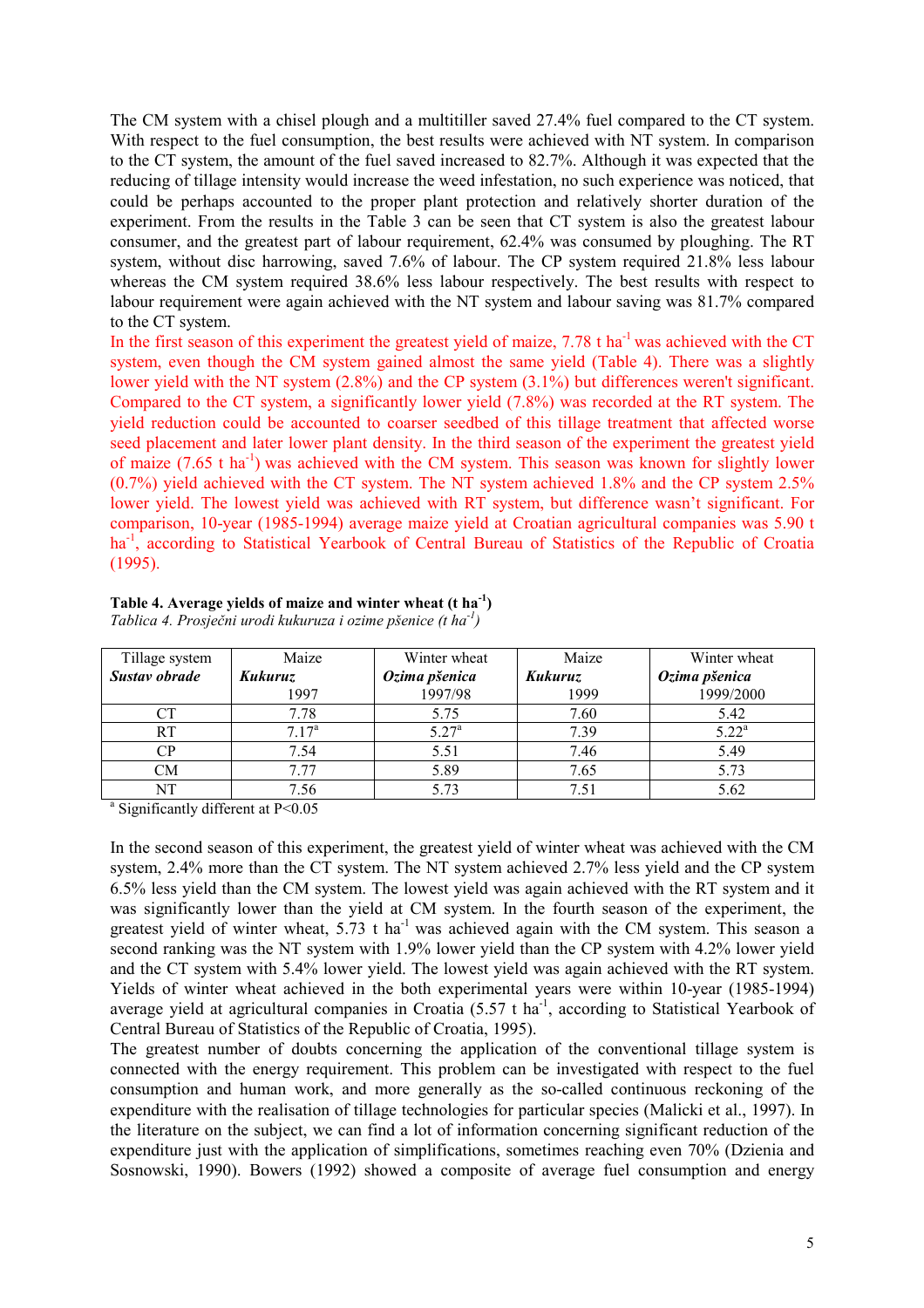expended, based on data from eleven states in the U.S.A. and different countries around the world. In comparing these data to other sources, wide variations can be expected due to soil types, field conditions, working depth, etc. For example, according to Bowers (1992) average fuel consumption for mouldboard ploughing is 17.49 $\pm$ 2.06 L ha<sup>-1</sup>, for chisel ploughing 10.20 $\pm$ 1.50 L ha<sup>-1</sup>, disc harrowing 9.07 $\pm$ 3.37 L ha<sup>-1</sup>, no-till planter in average required 4.02 $\pm$ 1.03 L ha<sup>-1</sup>. On the other hand, Chancellor (1982) showed 24.21 L of diesel fuel per ha for mouldboard ploughing. Bowers (1992) also compared conventional (ploughing and two passes of disc harrow) and minimum tillage (only chisel ploughing) in the production of maize. In that case, the minimum tillage required about twothirds as much fuel as the conventional tillage did.

According to Patterson et al. (1980), the conventional tillage system also required the greatest amount of labour 4.17 h ha<sup>-1</sup>, while plough with combined cultivator required 3.70 h ha<sup>-1</sup> and chisel plough with cultivator 3.33 h ha<sup>-1</sup>. Comparing the conventional and no-tillage systems in the production of maize in Croatia, (Zimmer et al., 1997) indicated great possibility of labour requirement savings (up to 80%) owing to the use of no-till system. Kanisek et al. (1997) reported on the significant possibility of the labour savings (69.6%) and the financial benefits in the winter wheat production with the use of reduced soil tillage system (rotary cultivator with integrated seed drill) compared to conventional tillage system. Bonciarelli and Archetti (2000) carried out a three year experiment with conventional and minimum tillage and concluded that reducing soil tillage always resulted in notable savings of fuel consumption and working time, while concerning the crop yield, only very slight differences between tillage systems were observed on winter wheat.

Yields are often compared through different tillage systems and authors often report that a greater yield can be achieved with a conventional tillage in comparison to other tillage systems (reduced, conservation and no-till or zero-till). Borin and Sartori (1995) reported that among conventional tillage, minimum tillage and no-tillage in maize production the highest yield had been obtained with the conventional tillage. Maurya (1988) also reported that the maize grain yield was lower with no-till than with conventional tillage. Lyon et al. (1998) determined 8.0% greater winter wheat yield with conventional tillage than with no till. Zimmer et al. (1997) reported that no-till achieved 4% less yield of maize in comparison to the conventional tillage in the experiment during 1995-96 in eastern Slavonia conditions. Kapusta et al. (1996) had studied the effects of tillage systems for twenty years and found out an equal maize yield with no-till, reduced and conventional tillage. But, on the other hand, according to Lal (1997), in long term experiment no-till treatments produced higher maize yield than plough-based treatments. Lawrence et al. (1994) showed in a four years study that no-till had a higher wheat yield than reduced or conventional tillage did. Arshad and Gill (1997) comparing conventional, reduced and zero tillage systems found that during three year experiment the greatest average wheat yield had reduced tillage, while conventional tillage had the lowest. Moreno et al. (1997) reported higher winter wheat yield under conservation than traditional tillage but differences weren't significant.

This experiment with different soil tillage systems showed great possibilities of fuel and labour saving in north-west Slavonia region. The conservation tillage systems (CM system and CP system), and specially the NT system achieved not significantly different yields than the CT system, but their significantly lower fuel consumption and labour requirement could be of economical importance due to production costs reduction.

#### **CONCLUSION**

The results of this experiment indicate fuel and labour saving possibilities that could be achieved by the utilization of non-conventional tillage systems without significant yield reduction. With respect to the fuel consumption, the best results were achieved with the NT system. In comparison to CT system, NT system saved even 82.7% of fuel. The best results with respect to the labour requirement were also achieved with NT system and the labour saving was 81.7% in comparison to CT system. The highest yield of maize in the first experimental year was achieved under the CM system and the lowest under reduced tillage system. In all other experimental years the highest yield of winter wheat and maize was achieved under conservation tillage system, while the lowest under reduced tillage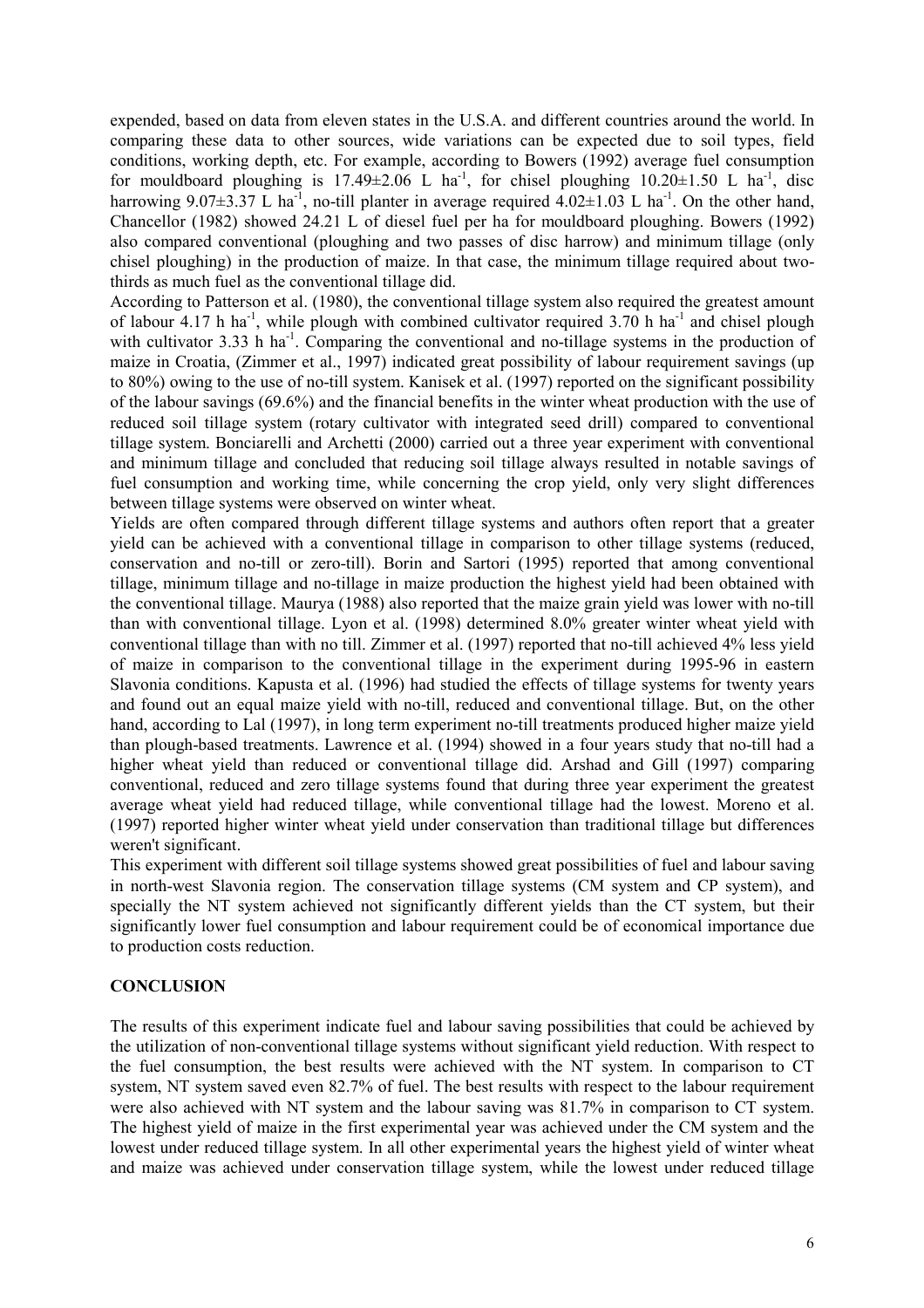system. So, using these non-conventional tillage systems could help farmers in this region to decrease production costs in the maize and winter wheat production.

### **REFERENCES**

- 1. Arshad, M.A., Gill, K.S. (1997): Barley, canola and wheat production under different tillagefallow-green manure combinations on a clay soil in a cold semiarid climate. Soil & Tillage Research, 43: 263-275.
- 2. Birkas, M., Gyuricza, C. (2000.): Direktsaat Dauerversuchsergebnisse mit Körnermais im pannonischen Productionsgebiet Ungarns. Bodenkultur, 51:19.-34.
- 3. Bonciarelli, F., Archetti, R. (2000): Energy saving through reduction of soil tillage. Proceedings of the 15th ISTRO Conference, Fort Worth, USA. [CD-ROM]
- 4. Borin, M., Sartori, L. (1995): Barley, soybean and maize production using ridge tillage, no-tillage and conventional tillage in north-east Italy. Journal of Agricultural Engineering Research, 62: 229-236.
- 5. Bowers, W. (1992): Agricultural field equipment. In: "Energy in World Agriculture Vol. 6: Energy in Farm Production", Elsevier, Amsterdam, 117-129.
- 6. Dimitrov, I., Mitova, T., Borisova, M., Ivanov, D., Karamanov, Y. (2000): Energy analysis of different tillage systems applied in crop rotation. Proceedings of the 15th ISTRO Conference, Fort Worth, USA. [CD-ROM]
- 7. Dzienia, S., Sosnowski, A. (1990): Effect of different tillage methods on energy input and yields of plants. Fragmenta Agronomica, 3: 71-79.
- 8. FAO (1998): World reference base for soil resources. FAO; ISRIC, ISSS, Rome.
- 9. Kanisek, J., Petrač, B., Bukvić, Ž., Žugec, I. (1997) Economic efficiency of application of different soil tillage practices on winter wheat production in east Croatia conditions. Proceedings of the 14th ISTRO Conference, Pulawy, Poland, 351-354.
- 10. Kapusta, G., Krausz, R.F., Matthews, J.L. (1996): Corn yield is equal in conventional, reduced and no tillage after 20 years. Agronomy Journal, 88: 812-817.
- 11. Lal, R. (1997): Long-term tillage and maize monoculture effects on a tropical Alfisol in western Nigeria. I. Crop yield and soil physical properties. Soil & Tillage Research, 42: 145-160.
- 12. Lawrence, P.A., Radford, B.J., Thomas, G.A., Sinclair, D.P., Key, A.J. (1994): Effect of tillage practices on wheat performance in a semi-arid environment. Soil & Tillage Research, 28: 347- 364.
- 13. Lyon, J.D., Stroup, W.W., Brown, R.E. (1998): Crop production and soil water storage in longterm winter wheat-fallow tillage experiments. Soil & Tillage Research, 49: 19-27.
- 14. Malicki L., Nowicki, J., Szwejkovski, Z. (1997): Soil and crop responses to soil tillage systems: a Polish perspective. Soil & Tillage Research, 43: 65-80.
- 15. Maurya, P.R. (1988): Performance of zero-tillage in wheat and maize production under different soil and climatic conditions in Nigeria. Proceedings of the 11th ISTRO Conference, Edinburg, UK, 769-774.
- 16. Moreno, F., Pelegrin, F., Fernandez, J.E., Murillo, J.M. (1997.): Soil physical properties, water depletion and crop development under traditional and conservation tillage in southern Spain. Soil & Tillage Research, 41: 25-42.
- 17. Patterson, D.E., Chamen, W.C.T., Richardson, C.D. (1980): Long-term experiments with tillage systems to improve the economy of cultivation for cereals. Journal of Agricultural Engineering Research, 25: 1-35.
- 18. Sartori, L., Peruzzi, A. (1994): The evolution of no-tillage in Italy: a review of the scientific literature. Proceedings of the 1st EC-Workshop "Experience with the applicability of no-tillage crop production in the West-European countries, Giessen, Germany, 119-129.
- 19. Soil Survey Staff (1975): A basic system of soil classification for making and interpreting soil surveys: Soil Taxonomy. In: "Agriculture Handbook No. 436", Soil Conservation Service, United States Department of Agriculture.